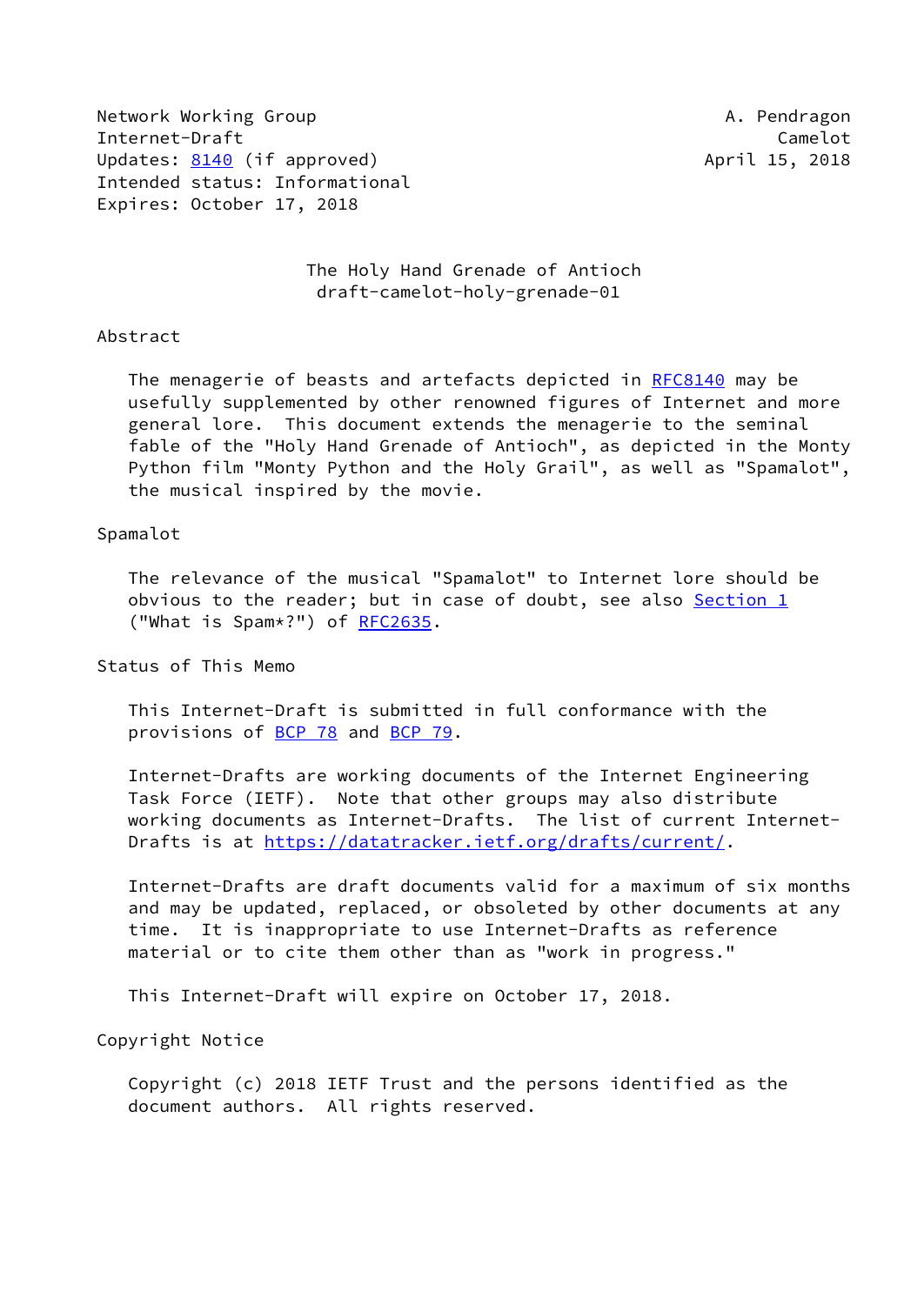## <span id="page-1-1"></span>Internet-Draft Hand Grenade of Antioch April 2018

This document is subject to [BCP 78](https://datatracker.ietf.org/doc/pdf/bcp78) and the IETF Trust's Legal Provisions Relating to IETF Documents [\(https://trustee.ietf.org/license-info](https://trustee.ietf.org/license-info)) in effect on the date of publication of this document. Please review these documents carefully, as they describe your rights and restrictions with respect to this document.

#### Table of Contents

|  |  | $\overline{2}$                                                                                                                                                                                                                   |
|--|--|----------------------------------------------------------------------------------------------------------------------------------------------------------------------------------------------------------------------------------|
|  |  |                                                                                                                                                                                                                                  |
|  |  | $\overline{3}$                                                                                                                                                                                                                   |
|  |  | 6                                                                                                                                                                                                                                |
|  |  |                                                                                                                                                                                                                                  |
|  |  |                                                                                                                                                                                                                                  |
|  |  | $\mathbf{\underline{11}}$                                                                                                                                                                                                        |
|  |  | 12                                                                                                                                                                                                                               |
|  |  | 13                                                                                                                                                                                                                               |
|  |  |                                                                                                                                                                                                                                  |
|  |  |                                                                                                                                                                                                                                  |
|  |  |                                                                                                                                                                                                                                  |
|  |  |                                                                                                                                                                                                                                  |
|  |  |                                                                                                                                                                                                                                  |
|  |  |                                                                                                                                                                                                                                  |
|  |  |                                                                                                                                                                                                                                  |
|  |  | The French-occupied castle<br>The Mythos of Caerbannog<br>4.2. Holy Hand Grenade of Antioch 9<br>5.1. Past the Killer Rabbit<br>Security Considerations $\cdots$ 13<br>Normative References 13<br>8.2. Informative References 13 |

#### <span id="page-1-0"></span>[1](#page-1-0). Terminology

 The key words "\*MUST\*", "\*MUST NOT\*", "\*REQUIRED\*", "\*SHALL\*", "\*SHALL NOT\*", "\*SHOULD\*", "\*SHOULD NOT\*", "\*RECOMMENDED\*", "\*NOT RECOMMENDED\*", "\*MAY\*", and "\*OPTIONAL\*" in this document are to be interpreted as described in [BCP 14](https://datatracker.ietf.org/doc/pdf/bcp14) [[RFC2119\]](https://datatracker.ietf.org/doc/pdf/rfc2119) [\[RFC8174](https://datatracker.ietf.org/doc/pdf/rfc8174)] when, and only when, they appear in all capitals, as shown here.

# <span id="page-1-2"></span>[2](#page-1-2). Introduction

 [RFC8140] refers to the intended move of RFC formatting to XML2RFC v3 [\[RFC7990](https://datatracker.ietf.org/doc/pdf/rfc7990)], in the following terms:

 Although the RFC Editor has recently dragged the IETF kicking and screaming into the twentieth century [\[RFC7990](https://datatracker.ietf.org/doc/pdf/rfc7990)] [\[RFC7996](https://datatracker.ietf.org/doc/pdf/rfc7996)], there is a yearning among all right-thinking Internet architects to "keep it simple" and to return to the olden days when pigs could be given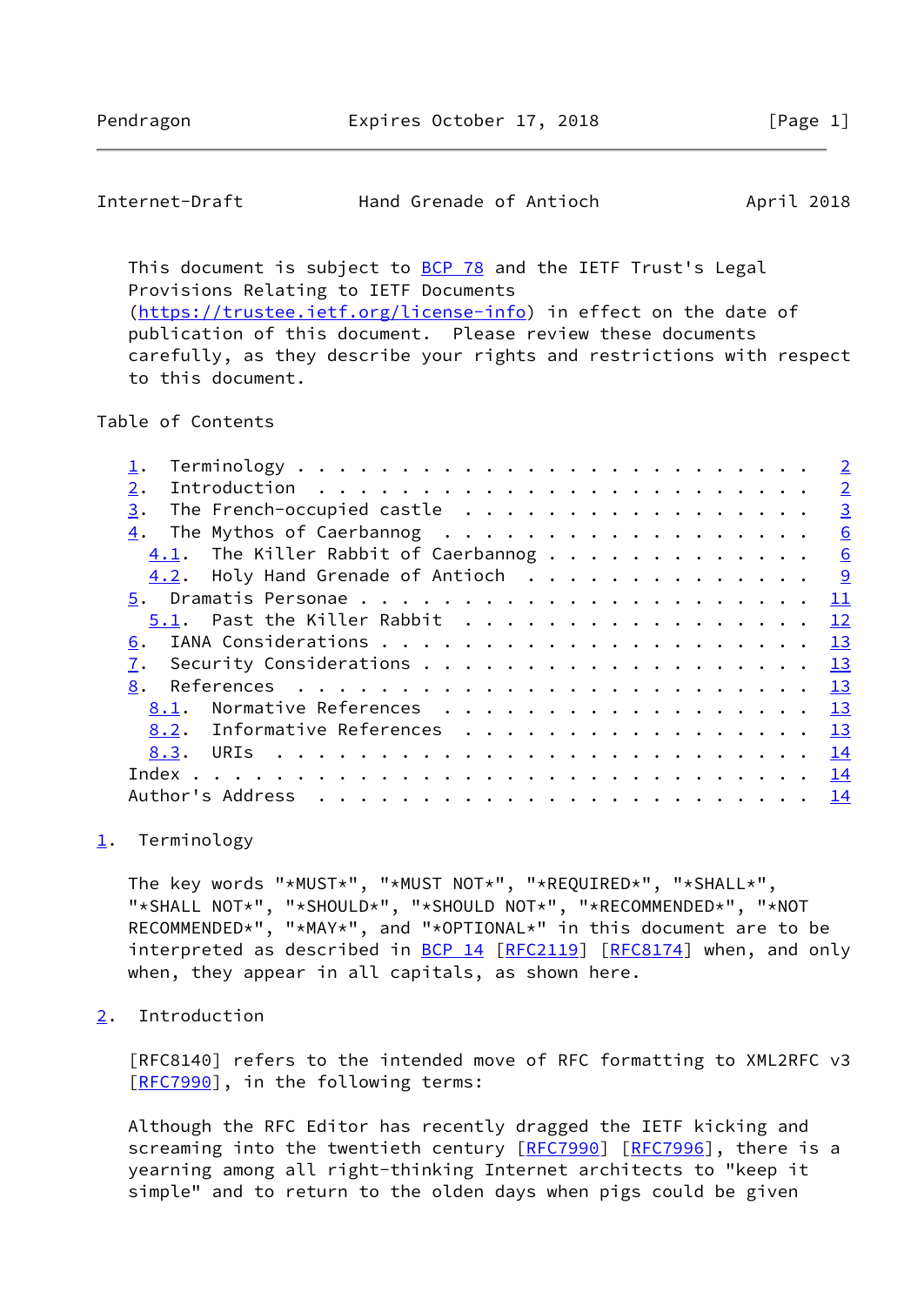thrust without anyone taking undue offence.

-- A. Farrel

Pendragon **Expires October 17, 2018** [Page 2]

<span id="page-2-1"></span>Internet-Draft Hand Grenade of Antioch April 2018

 While no pigs, flying or otherwise, are involved in the transition to RFC XML v3, it is opportune to enhance the  $[REC8140]$  legendarium in the service of RFC XML v3, by illustrating its functionality through references to the mythology of Camelot, and particularly the incidents at the Cave of Caerbannog.

The screaming move into the twenty-\*first\* century is accompanied by a move back to the late twentieth century, with ASCII stylings more wonted in haunts like<ftp://ftp.wwa.com/pub/Scarecrow> (known to be accessible in 1996.)

 There are two references to rabbits in \_Monty Python and the Holy Grail\_ which are expounded on herewith:

Trojan Rabbit

 In their siege of the French-occupied castle which may already contain an instance of the Grail, Sir Bedevere the Wise proposes to use a Trojan Rabbit to infiltrate the castle, with a raiding party to take the French "not only by surprise, but totally unarmed."

 The proposal, unsurprisingly, proved abortive. The more so as the raiding party forgot to hide within the Trojan Rabbit, before the French soldiers took the Trojan Rabbit inside the castle.

 Killer Rabbit of Caerbannog Guarding the entrance to the Cave of Caerbannog; see **Section 4.** 

### <span id="page-2-0"></span>[3](#page-2-0). The French-occupied castle

 The participants of that renowned exercise in cross-cultural communication, to wit the exchange between the \_Knights of the Round Table\_ and the taunting French soldiers serving under \*Guy de Lombard\* are, properly speaking, outside the scope of this "menagerie", being more or less human. Notwithstanding, several^ish^ beasts both animate\_d\_ and wooden played a significant part in this encounter; most notably: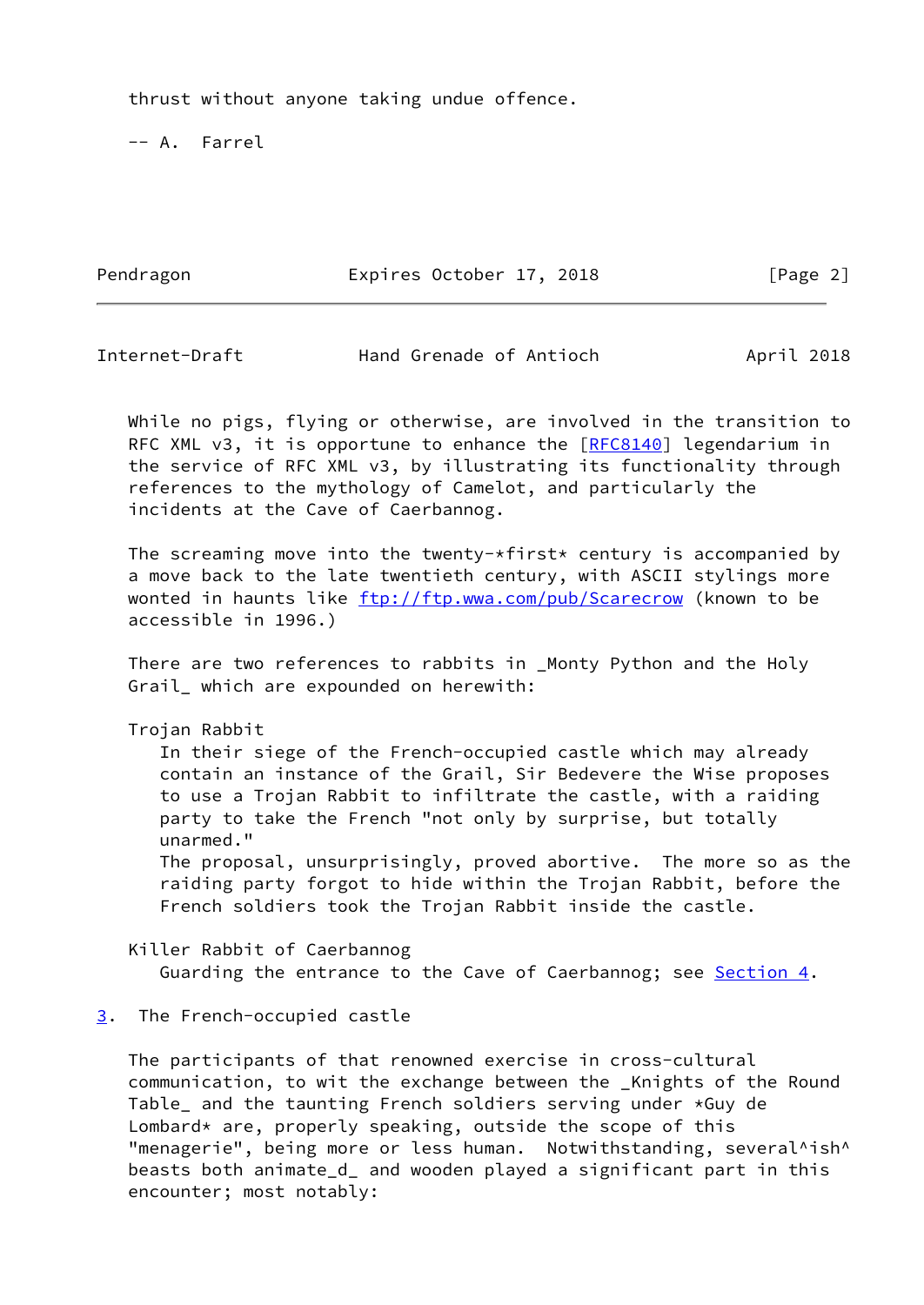- The Projectile Cow, see Figure 1  $\mathsf{o}$
- The Trojan Rabbit, see Figure 2  $\circ$

Pendragon

Expires October 17, 2018

 $\lceil \text{Page } 3 \rceil$ 

Internet-Draft

Hand Grenade of Antioch

April 2018

\_>-.-.-.-.\_>\_>\_>\_.-.-.-.-.-.-.-. \\\ .,.,. /// .-.-.-.-. . , . , . , . ,  $\cdot$  ,  $\cdot$  ,  $\cdot$  ,  $\cdot$ .-.-.--.-.-.-.-.-.-.-.-.-.--.-.-. [ \_\_\_\_\_\_] . .-.-.-.  $\ldots, \ldots, \ldots$ .,.,.,.-.-,1,-,1.-,.,.,.,-.,\*. / {\_!MOO!\_} . ., . . .<br>.-.-.-.-.-.-.-.-.-.-.-.-. /M / -.-<>.,,,..-.-,<br>.-.-.--.-.-.-.-.-.----. /MI LK\\_\_\_\_ .-.-.-.--.  $\cdot$  -  $\cdot$   $\cdot$   $\cdot$  -  $\cdot$  -  $\cdot$  $- - - - - - - - - - - - - - - - - \, .\, , - . - . - , - , - , - . - , \setlength{\unitlength}{2pt} \put(0,0){\unitlength}{1pt} \put(1,0){\unitlength}{1pt} \put(2,0){\unitlength}{1pt} \put(3,0){\unitlength}{1pt} \put(4,0){\unitlength}{1pt} \put(5,0){\unitlength}{1pt} \put(5,0){\unitlength}{1pt} \put(5,0){\unitlength}{1pt} \put(5,0){\unitlength}{1pt} \put(5,0){\unitlength}{1pt} \put(5,0){\unitlength}{1pt} \put(5,0){\unitlength}{1pt} \put(5,0){\unitlength}{1pt} \put(5,0){\unitlength}{1pt} \put(5,0){\unitlength}{1pt}$ , --, -, -, --, --, -, --,<br>, -. - . - , - , - . - , - , - . - , , -- . - , -- , - , -- . --- , - $\cdot$  ,  $\cdot$  ,  $\cdot$  ,  $\cdot$  ,  $\cdot$  ,  $\cdot$  ,  $\cdot$  ,  $\cdot$  ,  $\{A\}$  $\{ \text{ISWORTH}\}, \ldots, \text{SUSU}$ -.-.-.-{FORINFANTS}\_\_\_--\_\_\_-\_-\_\_-\_\_-\_-\*(0~`~.,.,.,><><.><> \_-\_\_-\_{BUTBETTER}-.-,-,-,-,-,-,-,-,-.<sup>^^^^</sup>^.-.-.-.<sup>^^^^</sup>7>>>,.. ..\_...{WITH\_HONEY}-.-.-.-.-.-.-.-.-.-.RANDOM(BUSH)SHRUBS>\_.. GRASS\_GRASS\_GRASS\_GRASS\_GRASS\_SOMEROCKS>GRASS>GRASS<GRASS>PC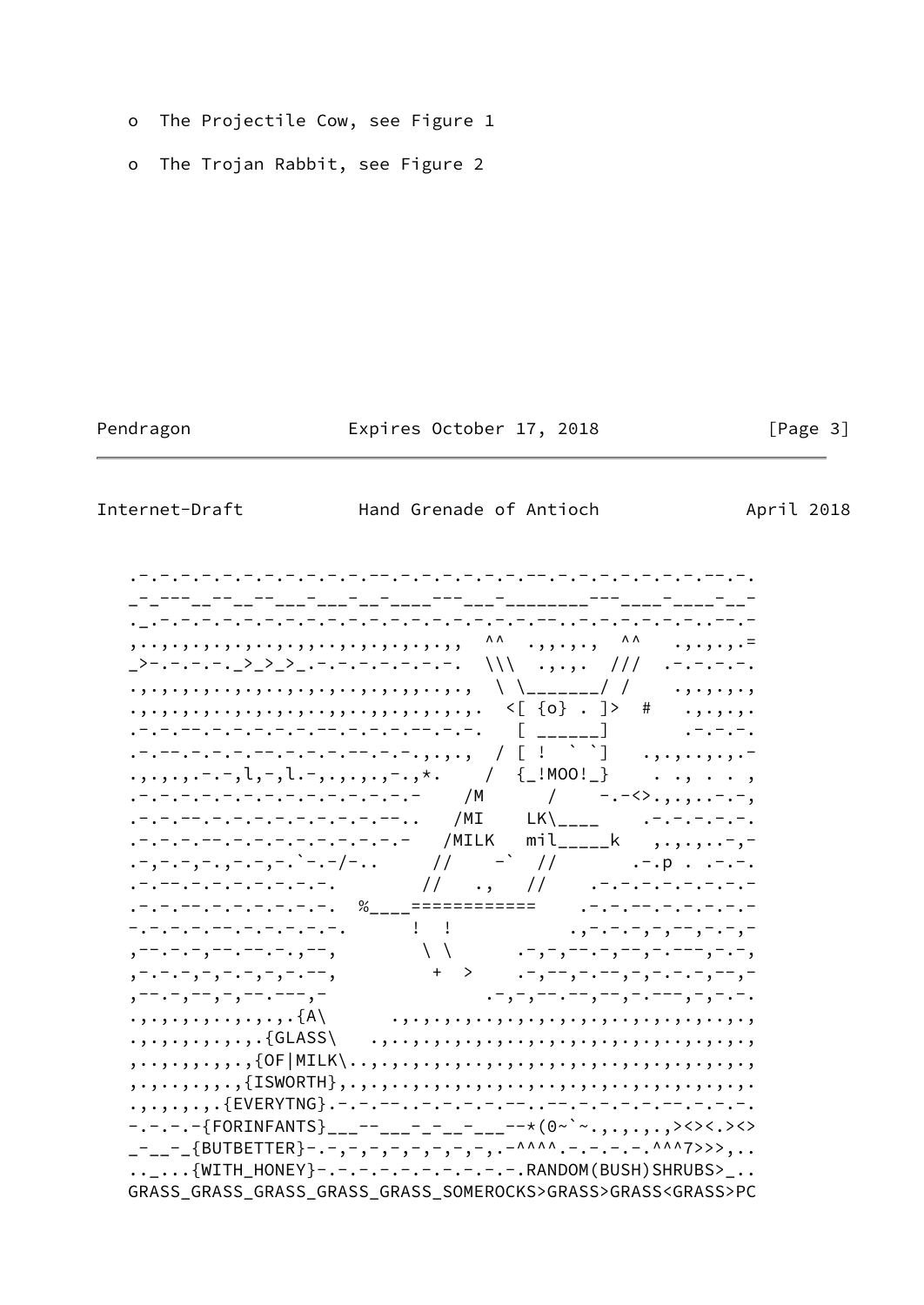SOIL\_ROOTS\_SOIL\_SOIL\_ROCKS\_SOIL\_GRASS\_GRASS\_GRASS\_ROCKS\_SOIL CLAY\_ROCKS\_PEBBLES\_CLAY\_CLAY\_CLAY\_CLAY\_GOLD\_CLAY\_CLAY><\_WORM ROOTS\_CLAY\_SKELETON\_MORESOIL\_CLAY\_CLAY\_CLAY\_CLAY\_<MUSHROOMS>

Figure 1: The Projectile Cow with an accompanying cannon

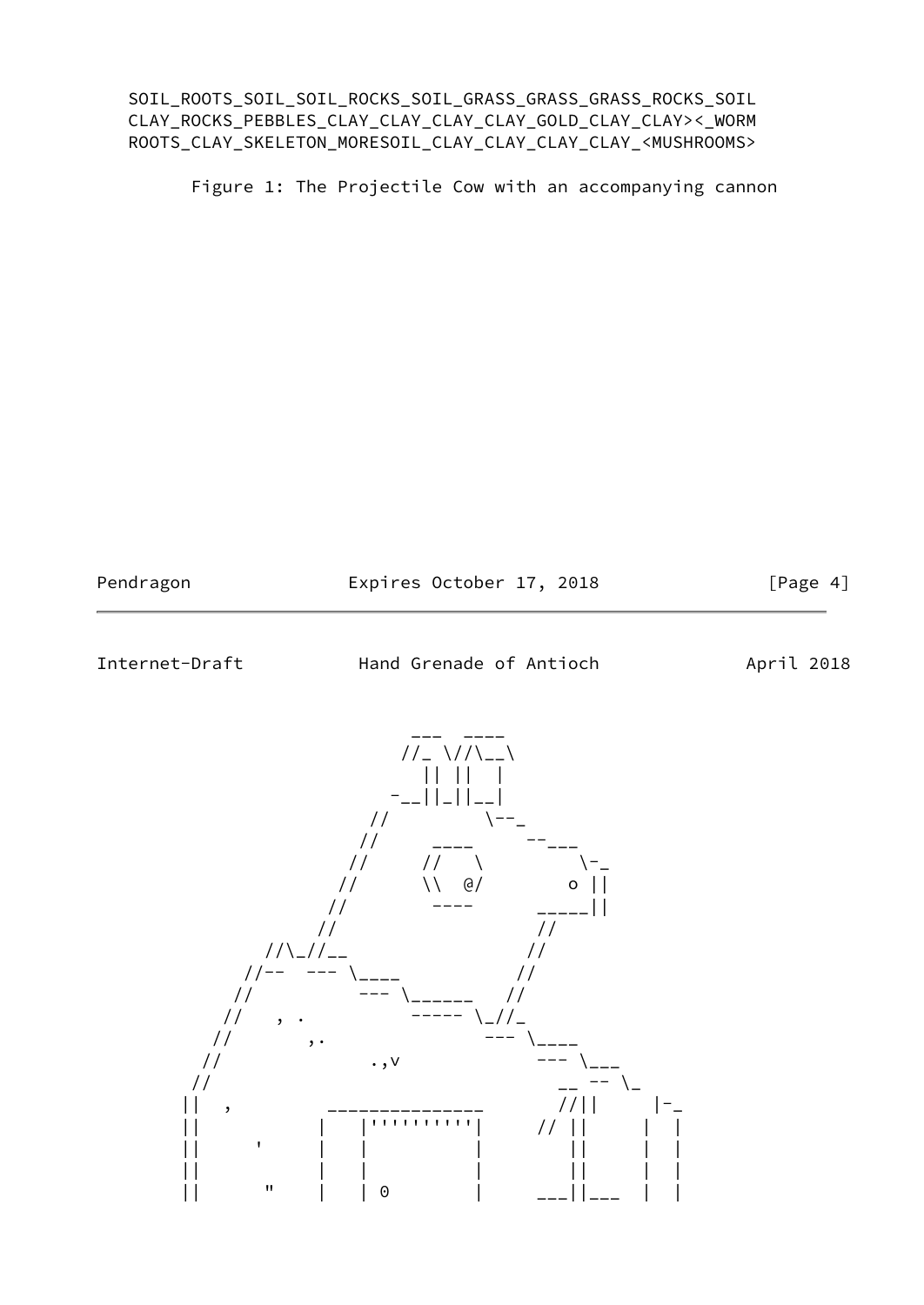

Figure 2: The Trojan Rabbit with an automatic sliding door

 While the exchange at the French-occupied castle is one of the more memorable scenes of \_Monty Python and the Holy Grail\_, the Trojan Rabbit has not reached the same level of cultural resonance as its more murderous counterpart. Reasons for this may include:

- o Less overall screen-time dedicated to the Trojan Rabbit.
- o The Trojan Rabbit as projectile has already been anticipated by the Cow as projectile.

[CREF1]

 The exchange of projectile animals was the beginning of a long running fruitful relationship between the British and the French

| Pendragon | Expires October 17, 2018 | [Page 5] |
|-----------|--------------------------|----------|
|           |                          |          |

<span id="page-5-1"></span>

| Internet-Draft | Hand Grenade of Antioch | April 2018 |
|----------------|-------------------------|------------|
|----------------|-------------------------|------------|

 peoples, which arguably predates the traditional English enmity with the French.

<span id="page-5-0"></span>[4](#page-5-0). The Mythos of Caerbannog

<span id="page-5-2"></span> The \_Cave of Caerbannog\_ has been well-established in the mythology of Camelot (as recounted by Monty Python) as the lair of the Legendary Black Beast of Arrrghhh, more commonly known today as the \*Killer Rabbit of Caerbannog\* [Section 4.1](#page-5-2). It is the encounter between the Killer Rabbit of Caerbannog and the Knights of the Round Table, armed with the Holy Hand Grenade of Antioch (see the following section  $(Section 4.2)$ , that we recount here through monospace font and multiple spaces.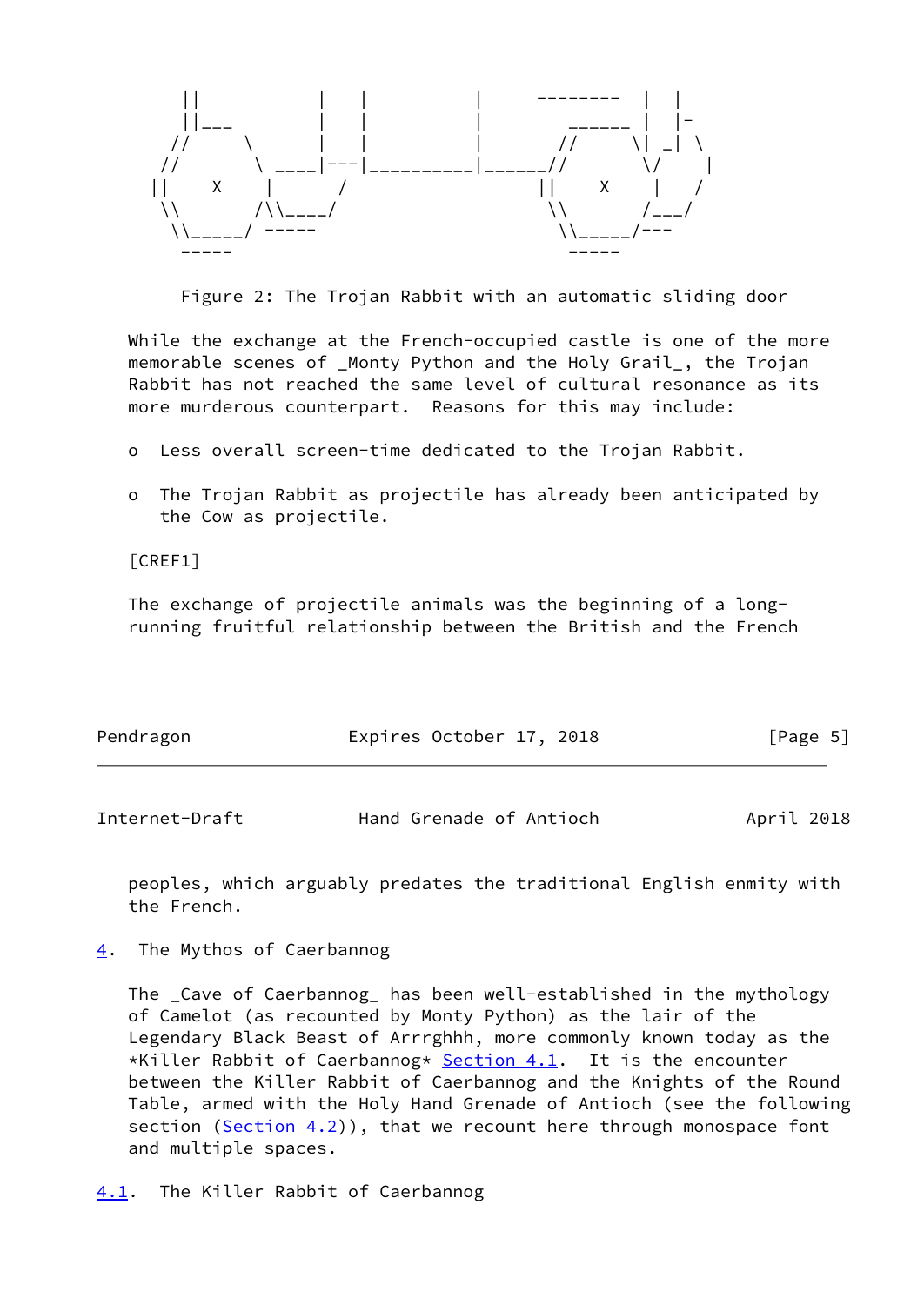The \*Killer Rabbit of Caerbannog\*, that most formidable foe of the Knights and of all that is holy or carrot-like, has been depicted diversely in lay and in song. We venture to say, \_contra\_ the claim made in [Section 4.1](#page-5-2) of Ze Vompyre [[RFC8140](https://datatracker.ietf.org/doc/pdf/rfc8140)], that the Killer Rabbit of Caerbannog truly is the most afeared of all the creatures. Short of sanctified ordnance such as Holy Hand Grenade of Antioch, there are few remedies known against its awful lapine powers.

 The following depiction (Figure 3) of the fearsome beast has been sourced from Rabbit-SCII  $[1]$ , accompanied (Figure 4) by C code that was used in this accurate depiction of the Killer Rabbit:

Pendragon **Expires October 17, 2018** [Page 6]

Internet-Draft Hand Grenade of Antioch April 2018

 \\\\\\\\\\\\\\\\\\\\\\\\\\\\\\\\\\\\\\\\\\\\\\\\\\\\\\\\\\\\ \\\\\\\\\\\\\\\\\\\\\\\\\\\\\\\\\\\\\\\\\\\\\\\\\\\\\\\\\\\\ \\\\\\\\\\\\\\\\\\\\\^^^^^^^^^^^^^^^^^^^^^^\\\\\\\\\\\\\\\\\ \\\\\\\\\\\\\\\\\\\<<#MWSHARPMWMWMWTEETHWMWWM>>>\\\\\\\\\\\\ \\\\\\\\\\\\\\\\\\<<<#WMMWMWDEEPMDARKWCAVEMWWMMWM##>>>>\\\\\\\\ \\\\\\\\\\\\\<<#WMWMWMWMWWM/^MWMWMWMWMWMW^WMWMWMMW#>>>\\\\\\ \\\\\\\\\\\\<<#WMWMBEASTMW// \MWABBITWMW/ \MWMWMWMW##\\\\\\\ \\\\\\\\\\##MWMWMMWMWMWMWM\\ \MWMWMWMW/ /MWMWMWMWM##\\\\\\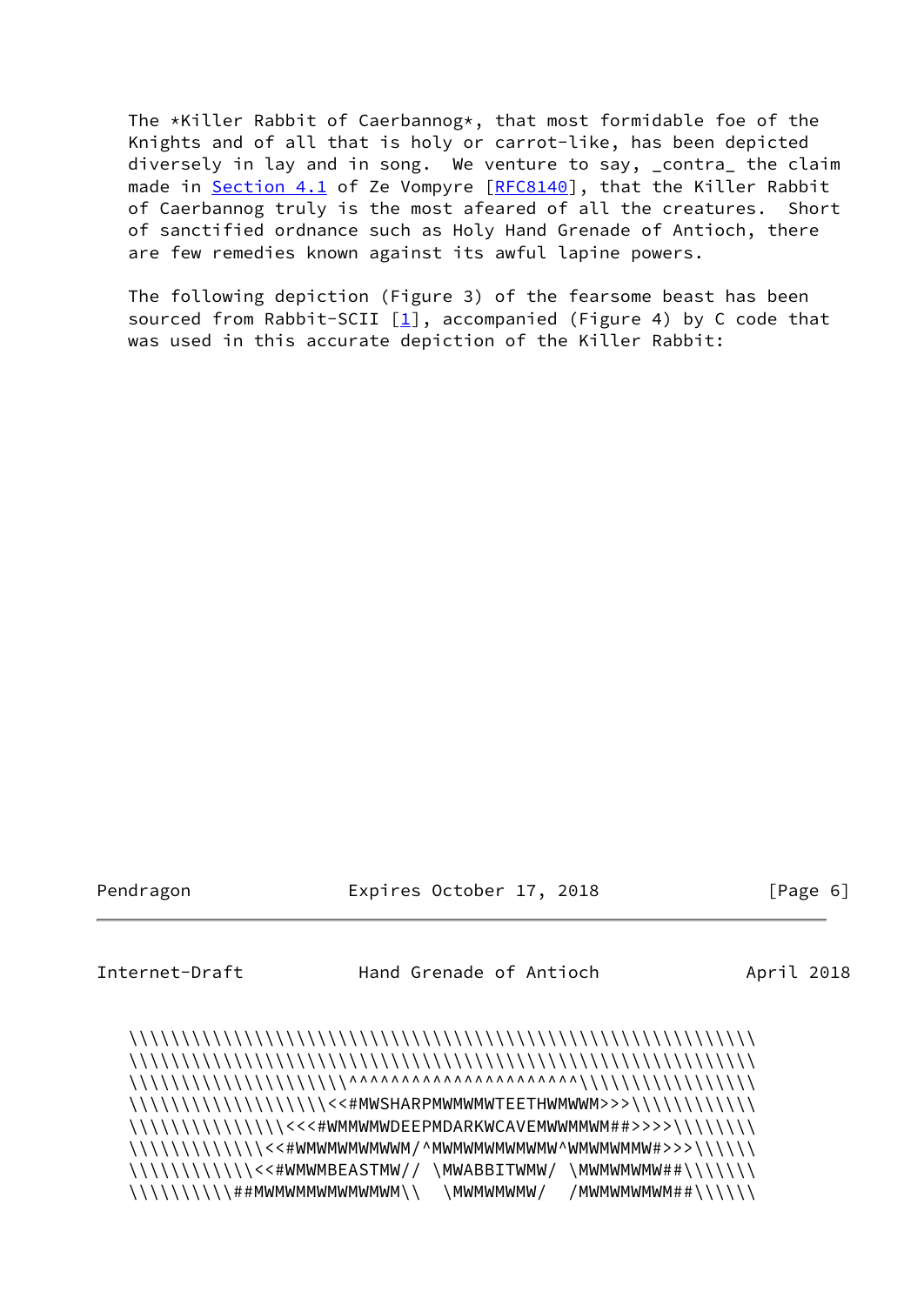

Figure 3: A Photo Of The Killer Rabbit of Caerbannog Taken In Secret

Pendragon Expires October 17, 2018 [Page 7]

Internet-Draft Hand Grenade of Antioch April 2018

<CODE BEGINS>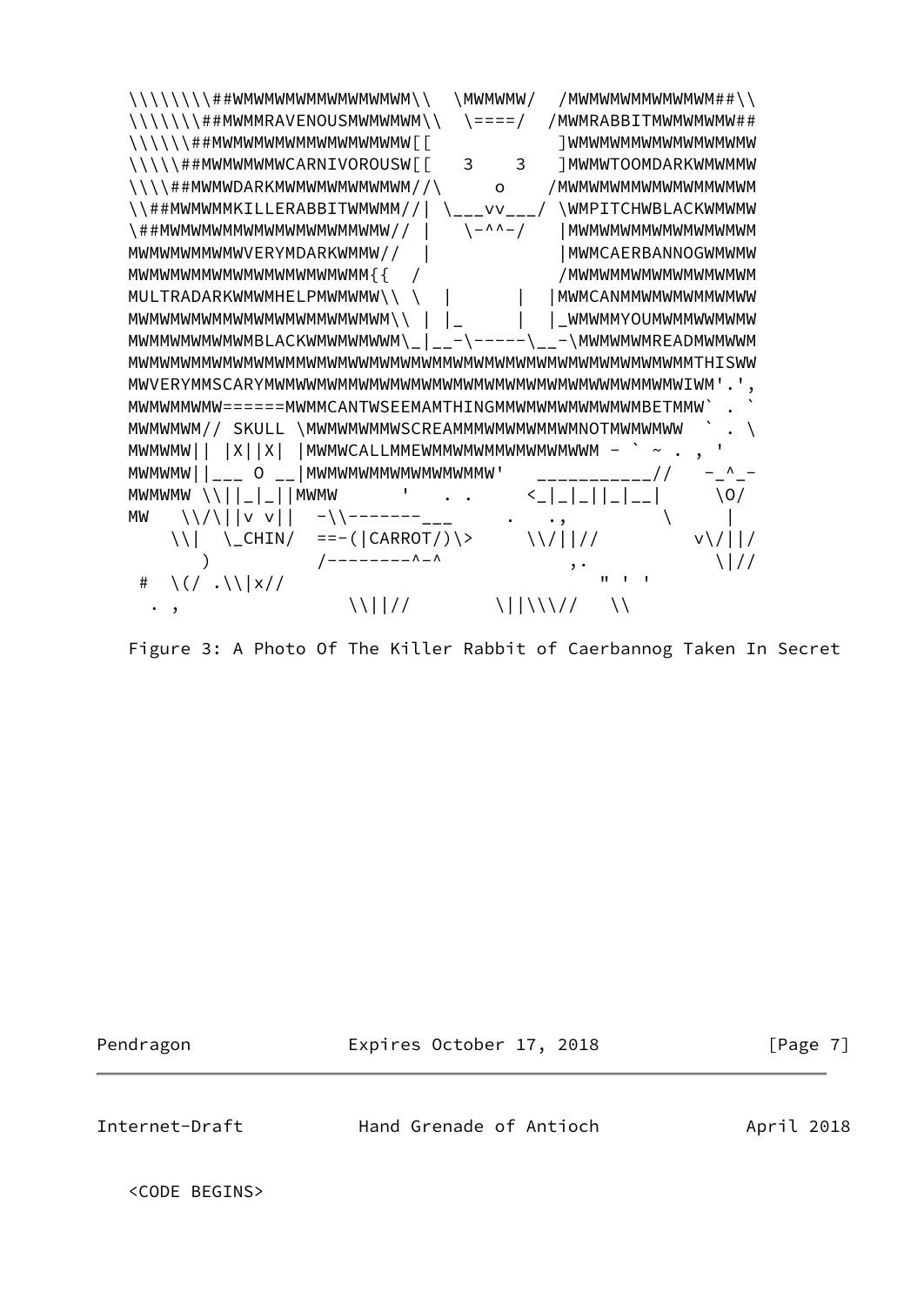```
/* Locate the Killer Rabbit */ int type;
unsigned char *killerRabbit =
   LocateCreature(&caerbannog, "killer rabbit");
if( killerRabbit == 0 ){
   puts("The Killer Rabbit of Caerbannog is out of town.");
   return LOST_CREATURE;
 }
/* Load Cave */ unsigned char *cave = LoadPlace(&caerbannog,
   "The Cave Of Caerbannog");
if( cave == 0 ){
   puts("The Cave of Caerbannog must have moved.");
   return LOST_PLACE;
 }
/* Lure the Killer Rabbit back into the Cave */unsigned char *carrot = allocateObjectInPlace( carrot("fresh"), cave);
if( carrot == 0 ){
  puts("No carrot, no rabbit.");
   return LOST_LURE;
 }
/* Finally, notify the Killer Rabbit to act */ return notifyCreature(killerRabbit, &carrot);
 <CODE ENDS>
          Figure 4: C Code To Lure Killer Rabbit Back To Cave
```
 On the beast's encounter with the Knights of the Round Table, the following personnel engaged with it in combat:

```
 o Killed
```
- \* Sir Bors
- \* Sir Gawain
- \* Sir Ector

```
 o Soiled Himself
```
- \* Sir Robin
- o Panicked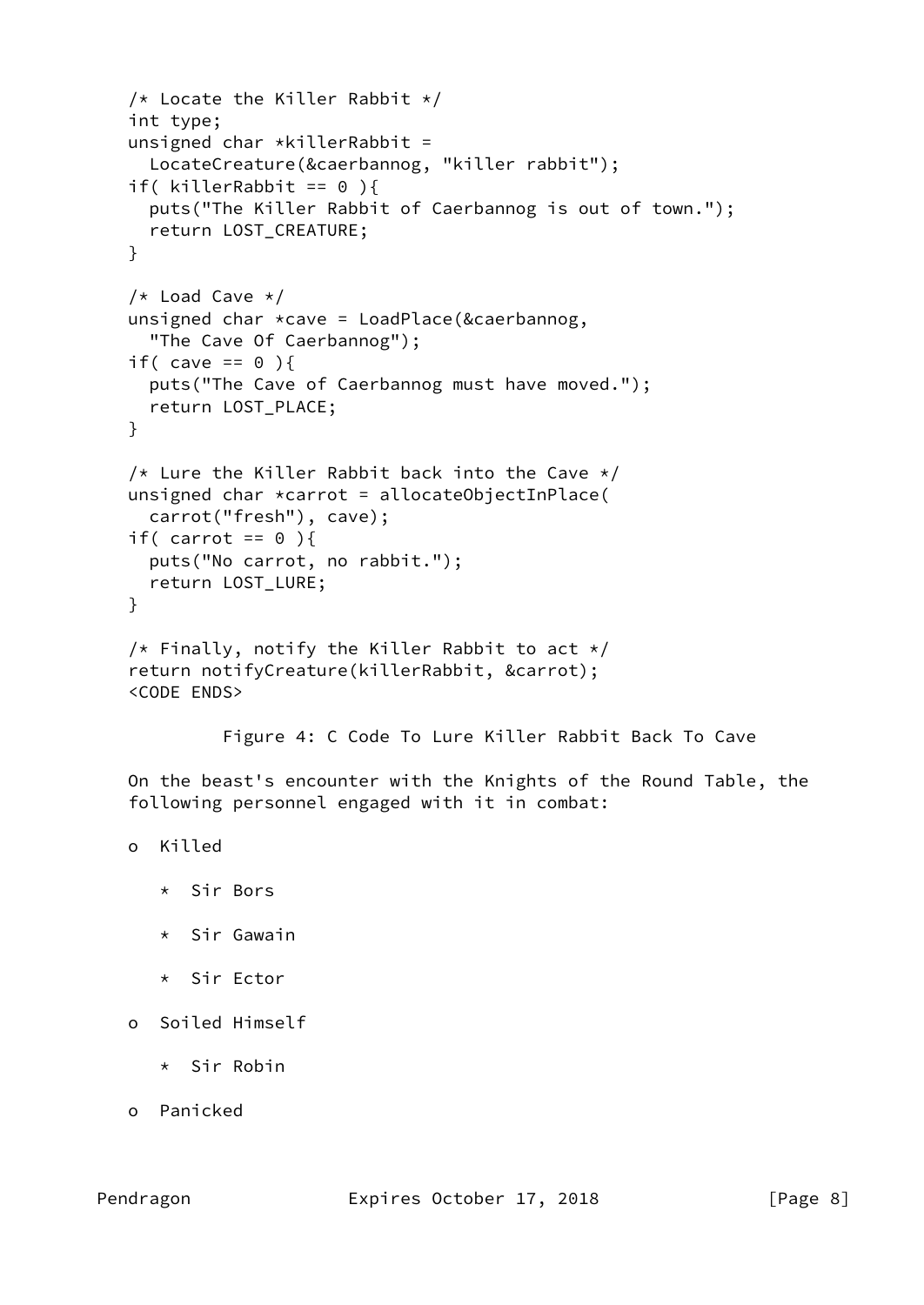<span id="page-9-1"></span>

- \* King Arthur
- o Employed Ordnance
	- \* The Lector
	- \* Brother Maynard
- o Scoffed
	- \* Tim the Enchanter
- <span id="page-9-0"></span>[4.2](#page-9-0). Holy Hand Grenade of Antioch



Figure 5: The Holy Hand Grenade of Antioch (don't pull the pin)

Figure 6: The Sovereign's Orb made invisible

 The solution to the impasse at the Cave of Caerbannog was provided by the successful deployment of the \*Holy Hand Grenade of Antioch\* (see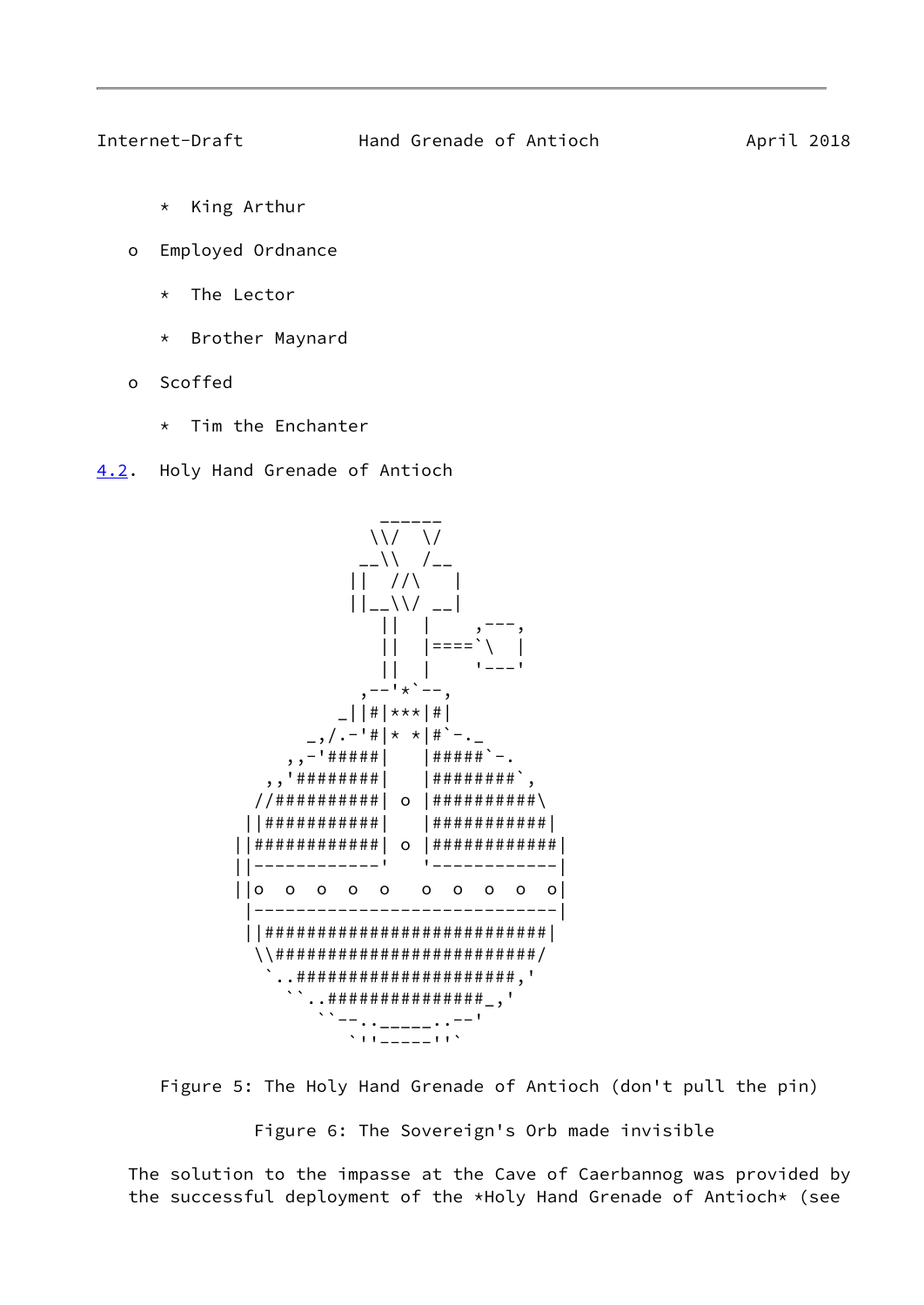Figure 5) . Any similarity between the Holy Hand Grenade of Antioch and the mythical \_Holy Spear of Antioch\_ is purely intentional; any

| Pendragon | Expires October 17, 2018 | [Page 9] |
|-----------|--------------------------|----------|
|-----------|--------------------------|----------|

Internet-Draft Hand Grenade of Antioch April 2018

 similarity between the Holy Hand Grenade of Antioch and the Sovereign's Orb of the United Kingdom (see Figure 6) is putatively fortuitous.

Holy Hand Grenade of Antioch

 Ordnance deployed by Brother Maynard under the incantation of a lector, in order to dispense with the Foes of the Virtuous. See Figure 5.

Holy Spear of Antioch

 A supposed relic of the crucifixion of Jesus Christ, this is one of at least four claimed instances of the lance that pierced Christ's side. Its historical significance lies in inspiring crusaders to continue their siege of Antioch in 1098.

Sovereign's Orb of the United Kingdom

 Part of the Crown Jewels of the United Kingdom, the Sovereign's Orb is a hollow gold sphere set with jewels and topped with a cross. It was made for Charles II in 1661. See Figure 6.

The instructions in the Book of Armaments on the proper deployment of the Holy Hand Grenade of Antioch \*MAY\* be summarized as follows, although this summary  $*$ SHALL NOT $*$  be used as a substitute for a reading from the Book of Armaments:

- 1. Preamble: St Attila Benediction
- 2. Feast of the People on Sundry Foods
	- \* Lambs
	- \* Sloths
	- \* Carp
	- \* Anchovies
	- \* Orangutangs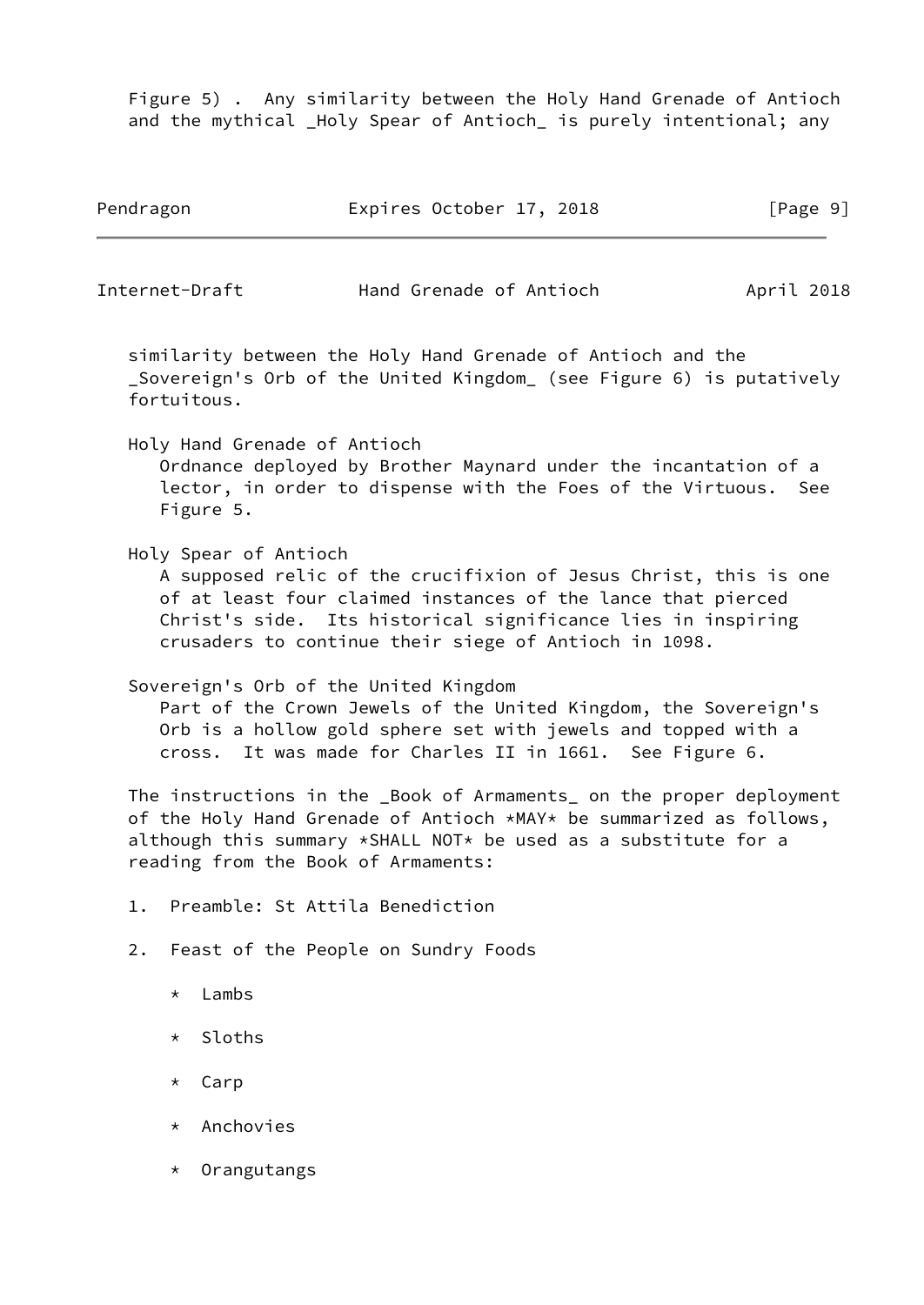- \* Breakfast Cereals
- \* Fruit Bats
- \* \_et hoc genus omne\_
- 3. Take out the Holy Pin
- 4. The Count

<span id="page-11-1"></span>

|                  | Pendragon |                | Expires October 17, 2018                                                                        | [Page 10]  |
|------------------|-----------|----------------|-------------------------------------------------------------------------------------------------|------------|
|                  |           | Internet-Draft | Hand Grenade of Antioch                                                                         | April 2018 |
|                  |           | A.             | Count is to Three: no more, no less                                                             |            |
|                  |           | B.             | Not Four                                                                                        |            |
|                  |           | $\mathsf{C}$ . | Nor Two, except if the count then proceeds to Three                                             |            |
|                  |           |                | D. Five is Right Out                                                                            |            |
|                  | 5.        |                | Lob the Holy Hand Grenade of Antioch towards the Foe                                            |            |
|                  | 6.        |                | The Foe, being naughty in the *LORD's* sight, *SHALL* snuff it                                  |            |
|                  |           |                | This could also be represented in pseudocode as follows:                                        |            |
|                  | $1$ .     |                | Take out the Holy Pin                                                                           |            |
|                  | 2.        |                | The Count                                                                                       |            |
|                  |           |                | integer count;<br>for count $:= 1$ step 1 until 3 do<br>say(count)<br>comment Five is Right Out |            |
|                  |           |                | 3. Lob the Holy Hand Grenade of Antioch towards the Foe                                         |            |
|                  |           |                | 4. Foe snuffs it                                                                                |            |
| $\overline{5}$ . |           |                | Dramatis Personae                                                                               |            |

<span id="page-11-0"></span> The following human (more-or-less) protagonists were involved in the two incidents recounted as lore of the Knights of the Round Table: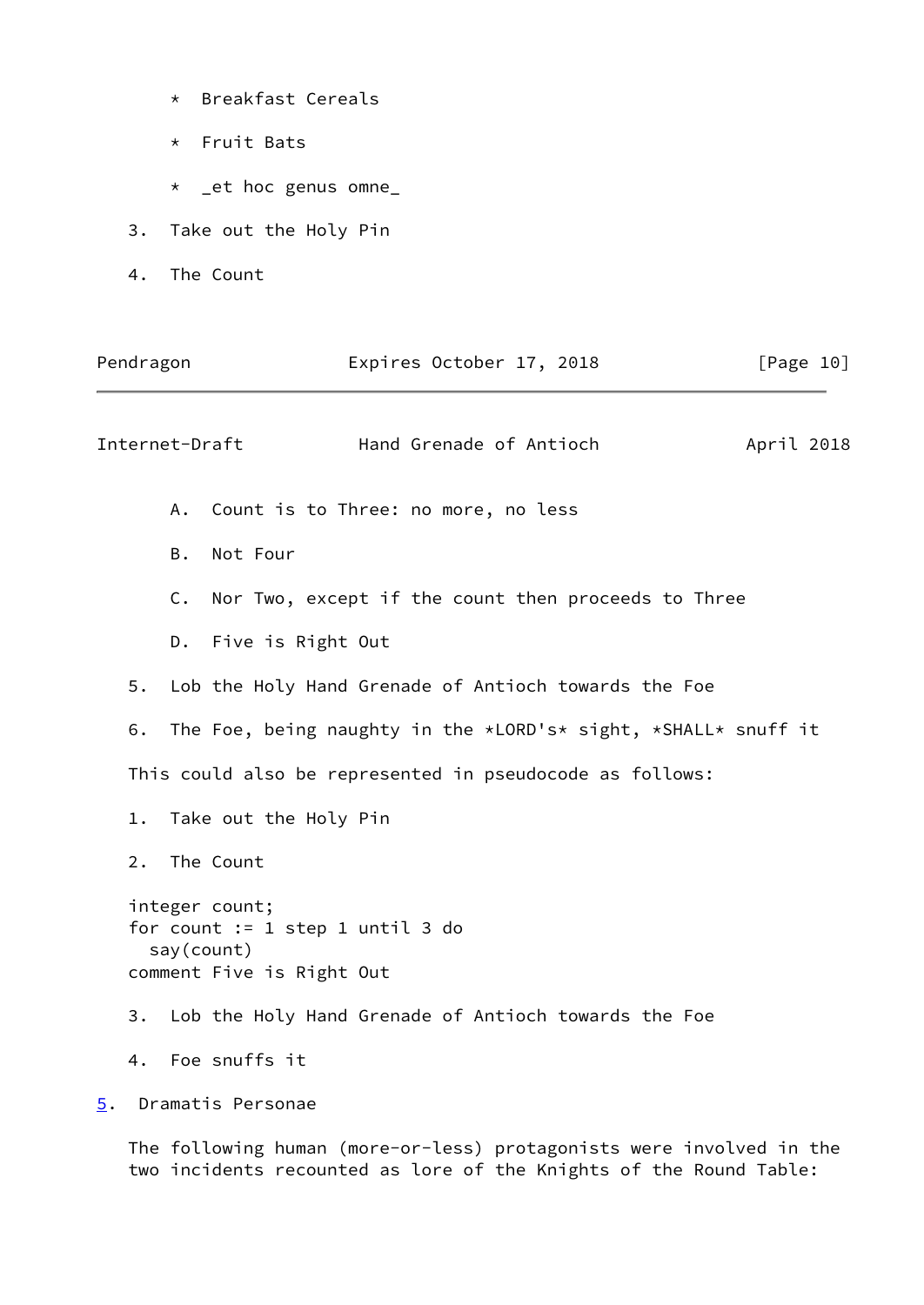Pendragon **Expires October 17, 2018** [Page 11]

<span id="page-12-0"></span>Internet-Draft Hand Grenade of Antioch April 2018

| French Castle                          | Cave of Caerbannog                                          |
|----------------------------------------|-------------------------------------------------------------|
| King Arthur                            | Patsy                                                       |
| Sir Bedevere the Wise                  | Sir Galahad the Pure                                        |
| Sir Lancelot the Brave                 | Sir Robin the Not-quite-so-brave-as-<br>Sir-Lancelot        |
| French Guard with<br>Outrageous Accent | Tim the Enchanter                                           |
| Other French Guards                    | Brother Maynard                                             |
|                                        | The Lector                                                  |
| not yet recruited                      | Sir Bors                                                    |
| Sir Gawain                             | Sir Ector                                                   |
| Retinue of sundry<br>knights           | Retinue of sundry more knights than at<br>the French Castle |
|                                        |                                                             |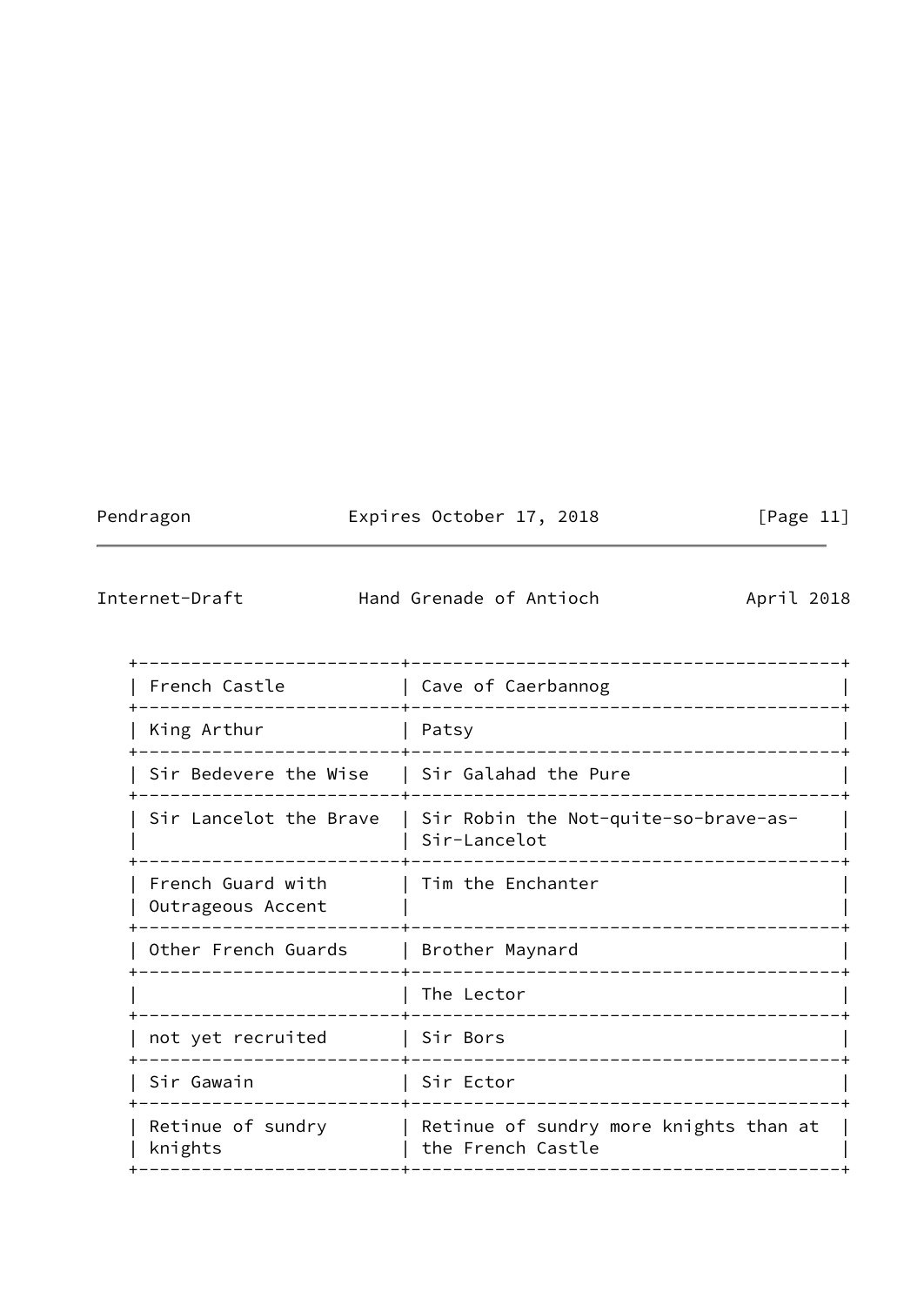#### <span id="page-13-0"></span>[5.1](#page-13-0). Past the Killer Rabbit

 Once the Killer Rabbit of Caerbannog (Figure 3) had been dispatched, the Knights of the Round Table uncovered the last words of Joseph of Arimathea, inscribed on the Cave of Caerbannog in Aramaic. While the precise Aramaic wording has not survived, we trust the following Hebrew subtitles will serve as an acceptable substitute:

```
.כאן אולי
י מ צ א ו
ה מ י ל י ם
האחרונות
של יוסף
מארמתיה .מי
אשר יהיה
&#1488;&#1502;&#1497;&#1509;&#1493;&#1489;&#1506;&#1500;
נפש טהורה
יוכל למצוא
את הגביע
ה ק ד ו ש
ב ט י ר ת
אאאאאאה
```

| Pendragon | Expires October 17, 2018 | [Page 12] |
|-----------|--------------------------|-----------|
|           |                          |           |

<span id="page-13-2"></span>Internet-Draft Hand Grenade of Antioch April 2018

 "Here may be found the last words of Joseph of Arimathea. He who is valiant and pure of spirit may find the Holy Grail in the castle of -- Aaaargh."

<span id="page-13-1"></span>[6](#page-13-1). IANA Considerations

 IANA might consider a registry to track the mythical, especially ravaging beasts, such as the Killer Rabbit, who haunt the Internet.

<span id="page-13-3"></span>[7](#page-13-3). Security Considerations

Do not let the Killer Rabbit out under any circumstance.

I repeat. Do not let the Killer Rabbit (Figure 3) out.

<span id="page-13-4"></span>[8](#page-13-4). References

<span id="page-13-5"></span>[8.1](#page-13-5). Normative References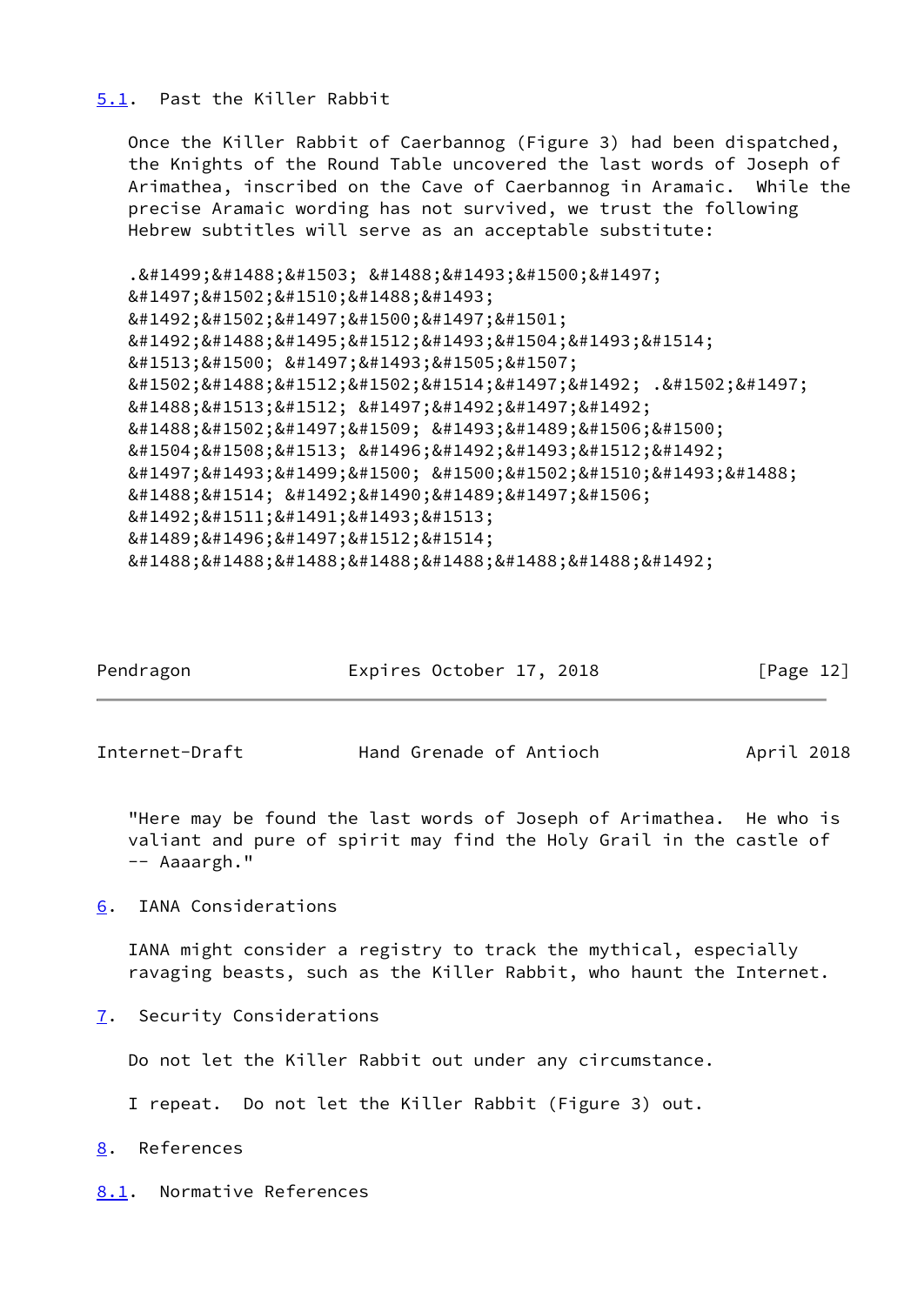- [RFC2119] Bradner, S., "Key words for use in RFCs to Indicate Requirement Levels", [BCP 14](https://datatracker.ietf.org/doc/pdf/bcp14), [RFC 2119](https://datatracker.ietf.org/doc/pdf/rfc2119), DOI 10.17487/RFC2119, March 1997, <[https://www.rfc-editor.org/info/rfc2119>](https://www.rfc-editor.org/info/rfc2119).
- <span id="page-14-0"></span>[8.2](#page-14-0). Informative References
	- [grail\_film]

 Chapman, G., Cleese, J., Idle, E., Gilliam, T., Jones, T., and M. Palin, "Monty Python and the Holy Grail", 1975.

- [RFC2635] Hambridge, S. and A. Lunde, "DON'T SPEW A Set of Guidelines for Mass Unsolicited Mailings and Postings (spam\*)", FYI 35, [RFC 2635](https://datatracker.ietf.org/doc/pdf/rfc2635), DOI 10.17487/RFC2635, June 1999, [<https://www.rfc-editor.org/info/rfc2635](https://www.rfc-editor.org/info/rfc2635)>.
- [RFC7990] Flanagan, H., "RFC Format Framework", [RFC 7990](https://datatracker.ietf.org/doc/pdf/rfc7990), DOI 10.17487/RFC7990, December 2016, <[https://www.rfc-editor.org/info/rfc7990>](https://www.rfc-editor.org/info/rfc7990).
- [RFC8140] Farrel, A., "The Arte of ASCII: Or, An True and Accurate Representation of an Menagerie of Thynges Fabulous and Wonderful in Ye Forme of Character", [RFC 8140](https://datatracker.ietf.org/doc/pdf/rfc8140), DOI 10.17487/RFC8140, April 2017, <[https://www.rfc-editor.org/info/rfc8140>](https://www.rfc-editor.org/info/rfc8140).
- [RFC8174] Leiba, B., "Ambiguity of Uppercase vs Lowercase in [RFC](https://datatracker.ietf.org/doc/pdf/rfc2119) [2119](https://datatracker.ietf.org/doc/pdf/rfc2119) Key Words", [BCP 14](https://datatracker.ietf.org/doc/pdf/bcp14), [RFC 8174,](https://datatracker.ietf.org/doc/pdf/rfc8174) DOI 10.17487/RFC8174, May 2017, [<https://www.rfc-editor.org/info/rfc8174](https://www.rfc-editor.org/info/rfc8174)>.

| Pendragon | Expires October 17, 2018 | [Page 13] |
|-----------|--------------------------|-----------|
|           |                          |           |

- <span id="page-14-2"></span>Internet-Draft Hand Grenade of Antioch April 2018
- <span id="page-14-3"></span><span id="page-14-1"></span>[8.3](#page-14-1). URIs
	- [1] <http://camelot.gov.example/avatars/rabbit>

### Index

Cave of Caerbannog 9

### H

C

Holy Hand Grenade of Antioch 9